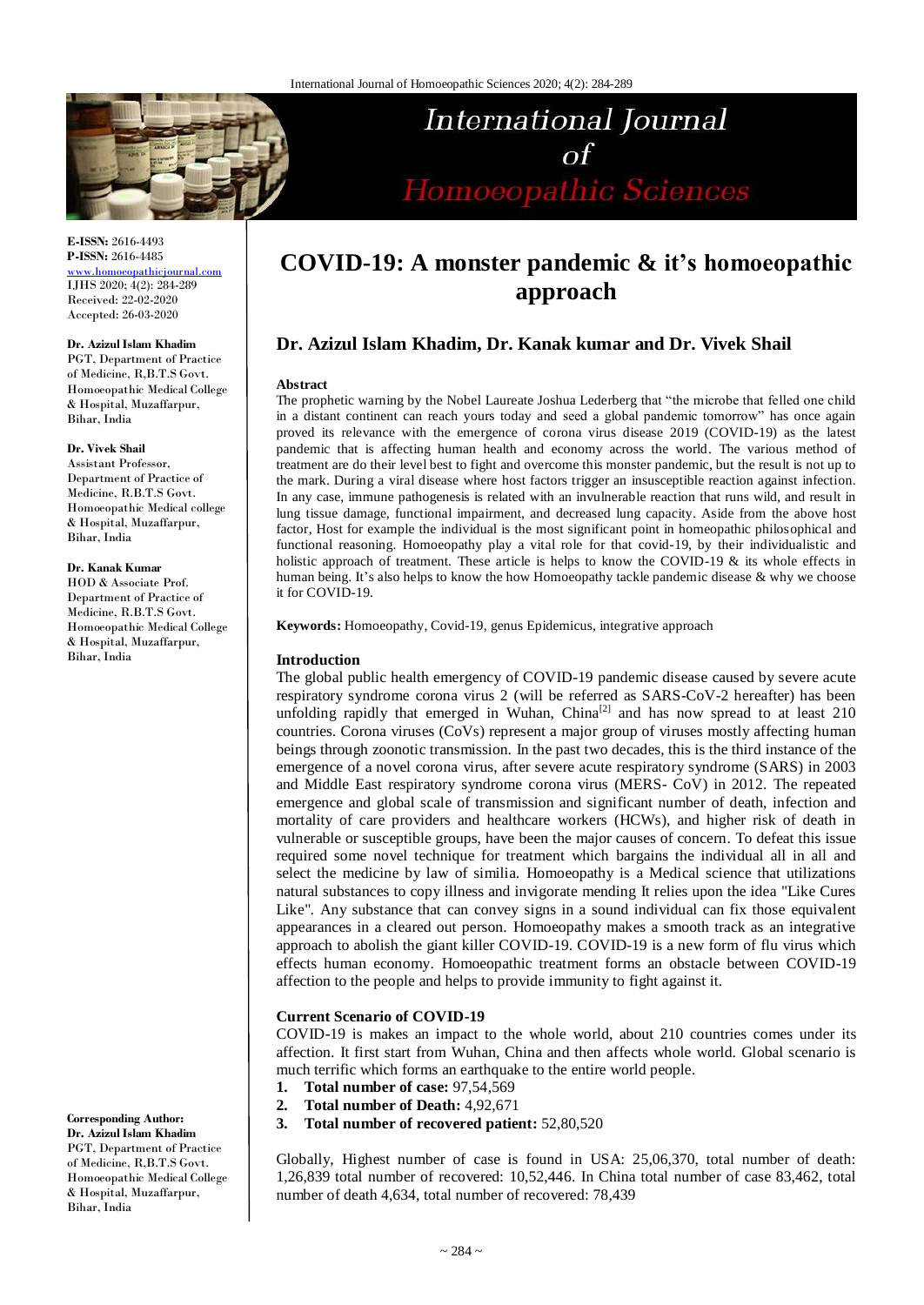In India, Total number of case: 4,97,359, total number of death: 15,401, total number of recovered: 2,89,326. (The whole data is till  $26^{th}$  June, 2020, 14:29 GMT) <sup>[3]</sup>.

#### **COVID-19: A Pandemic**

Pandemic the term used when any cases occurring over a wide geographical area such as a section of a nation, the entire nation, a continent or the world..

## **Sequence of Event COVID-19**

- A. 8<sup>th</sup> December 2019: 1<sup>st</sup> case, Wuhan, China
- **B. 31st December 2019**: China, Reported to WHO
- **C. 8th January 2020**: First Full genome sequences submitted to Gene Bank by China
- **D. 3oth January 2020**: WHO declared Public Health Emergency of International Concern (PHEIC)
- **E. 8 th February 2020**: COVID-19 (Disease); SARS-CoV-2 (Virus)
- **F. 11th March 2020**: WHO declared as Pandemic

SARS-CoV-2 is a type of RNA virus which is zoonotic in origin and it is estimated that Corona virus infections are likely to emerge periodically in humans due to frequent cross-species infections and occasional spill over events.[4] Corona viruses are a large family of viruses that cause the common cold as well as more serious respiratory illness.

There are six known human corona viruses which were first identified in the 1960s from patients with the common cold. The transmission of coronavirus is reported by following way-

- 1. Through respiratory droplets (droplet are  $>5-10$  $\mu$ m),
- 2. Human close contact within 1 meter,
- 3. Through fomite example- cardboard, stainless steal, plastic etc.
- 4. Through faecal-oral route,
- 5. Through air borne when droplet nuclei  $\lt 5$   $\mu$ m, it remains long time in the air<sup>[5]</sup>.

Median incubation period is 5.8 days with range reported from 2.1 days to 11.1 days. This implies that under conservative assumption, length of quarantine or active monitoring can be up to 14 days [2].

The most common symptoms of COVID-19 are fever, tiredness and dry cough. Some patients may have aches and pains, nasal congestion, runny nose, sore thoat or diarrhoea. These symptoms are usually mild and begin gradually. Around 1 out of 6 people who get COVID-19 becomes seriously ill and develop breathing difficulty. Older people, and those with underlying medical problems like hypertension, heart problems, Diabetes are more likely to develop serious illness [6].



**Fig 1:** COVID 19 Pathogenesis

#### **Homoeopathic Approach of Pandemic Disease**

Pandemic disease and Homoeopathic approach is not a new one, from eighteen century to twenty century Homoeopathy play an important role for root out the disease. Homoeopathy is the science and art, which makes patient mentally as well as physically healthy. In case of pandemic disease Homoeopathic medicine acts as a "Tram card" to the human being. The preventive aspect of Homoeopathy is well known, and historically, Homoeopathy has reportedly been used for prevention during the epidemics of Cholera, Spanish Influenza, Yellow fever, Scarlet fever, Diphtheria, Typhoid etc. The genus epidemicus is the remedy found to be most effective for a particular epidemic once data have been gathered from several cases.

**Concept of Homoeopathy:** Homoeopathy depends on the individualistic approach towards each and every case, but during pandemic disease it effects a large area or continent so the symptomatology of that area is more over similar to the other affected person. With the help of characterictic or to formulate the totality of symptoms for that area we select "Genus Epidemicus". This Genus epidemicus also select with the help of Law of Similia and Individualistic approach and selected medicine is helpful to that patient of that area. The medicine acts as preventive purpose.

**According to Organon of Medicine:** Dr. Hahnemann said, to landed over Genus epidemicus or to selection of appropriate medicine required proper case taking each and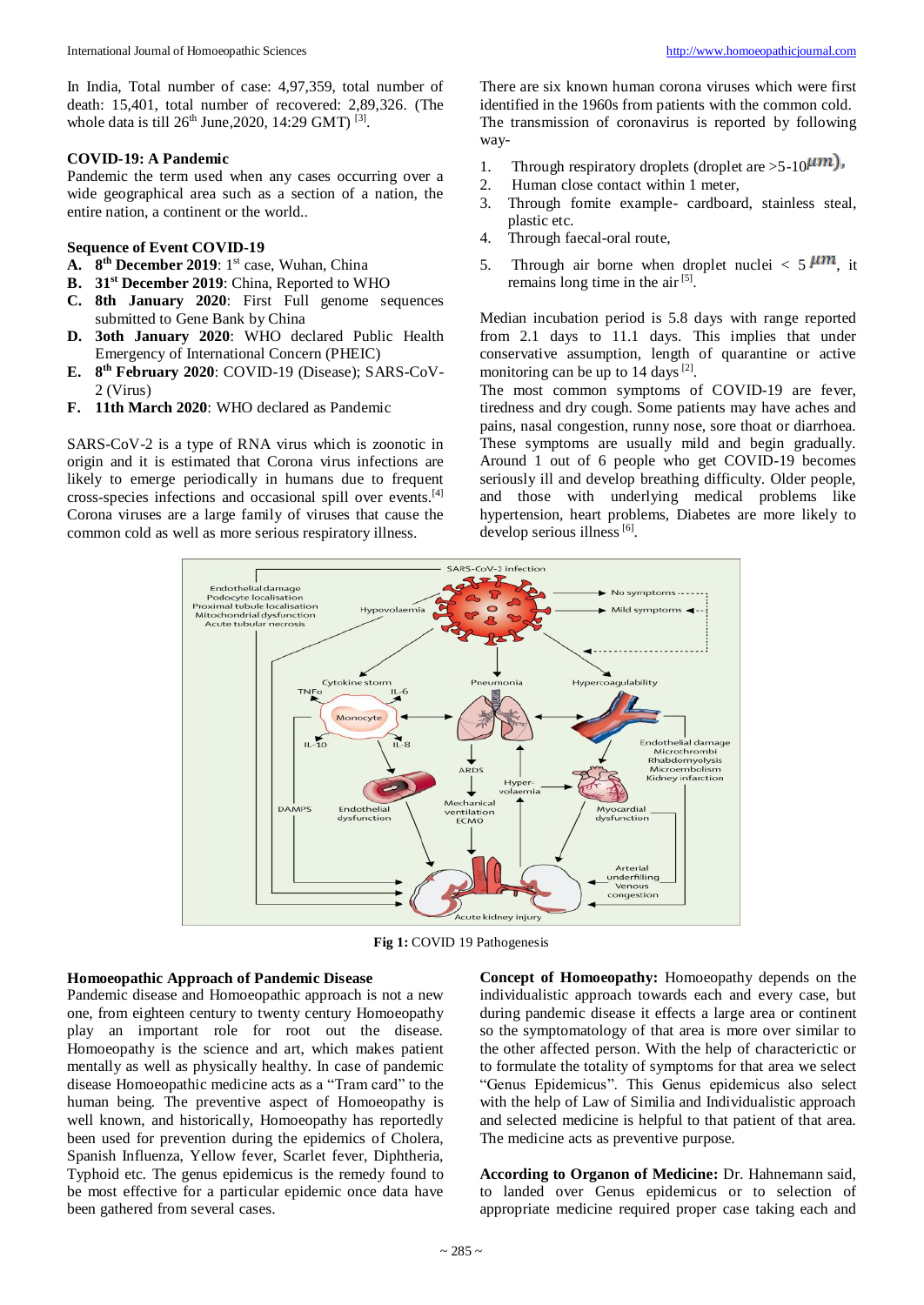every case. Sec-101, ".....by a close observation of several cases of every such collective disease that he (physician) can become conversant with the totality of its sign and symptoms....." Sec-241,"..... each single epidemic is of a peculiar uniform character common to all the individuals attacked, and when this character is found in the totality of the symptoms common to all, it guides us to the discovery of homoeopathic (specific) remedy suitable for all the cases......"<sup>[7]</sup>.

## **How select Genus Epidemicus as a Prophylactic (Schematic Diagram, Fig 1)**



**Fig 2:** How Genus Epidemicus Is formed (As per Organon of Medicine)

## **Homoeopathy: An Integrative approach towards COVID-19**

Integrative approach of Homoeopathy is beneficial to the patient and reduce the mortality rate as well as improve the patients satisfaction. It makes a proper balance between body, mind and soul, least side effects to the patient as well as it is cost effectiveness. COVID-19 is a world wide crisis disease which effects economy and whole world is going to backward and bored under soil. There is no known medicine or any vaccine is available, the Govt. Spends lots of money but outcome is not up to the mark. At that time required some alternative path as an integrative way, which helps to reduce mortality rate.

#### **Question: Why choose Homoeopathy for COVID-19?**

**Ans:** In the whole world awaiting some miracle, that vaccine will be prepared or any medicine is made up immediately to get rid of this crisis. But it is not possible within this short period required some time to the scientist to prepare it. Homoeopathy not only now from the ancient era also proves that when ever this type of crisis comes they raise there hand and said we can do it......Now this is the time to come forward. Let us discuss few example when Homoeopathy proves there ability to combat or fight against world wide crisis.

Homeopathy was successful during the Spanish flu epidemic of 1918 to 1919, in which at least 20 million people died worldwide, more than 500,000 in the United States alone. According to the historian Julian Winston, the death rates for patients treated with homeopathy (genus epidemicus) were 1 to 2% compared with 30 to 60% mortality for those treated by conventional physicians.<sup>[8,9]</sup> As in every single aggregate malady, the picture of the clinical picture rises in the wake of watching an impressive number of patients; Hahnemann suggests observing several cases in order to paint the full picture of the disease, totality of characteristic sign and symptoms or Genus Epidemicus. Genus epidemicus is identified through observation of several cases of an epidemic disease, and analysing the symptomatology of those cases for the most indicated medicine. This medicine is the preventive medicine for the ongoing epidemic of that disease It was accounted for that, during ongoing past Genus Epidemicus had been utilized during different malady flare-up for forestalling the spreading of illnesses like Chikungunya, Dengue Fever, Japanese Encephalitis and Cholera with great outcomes.<sup>[2]</sup> The nitty gritty record of utilization of homeopathy in charge of pandemics is given in ongoing production.

In Indian scenario, CCRH had so far undertaken clinical trials in Dengue and Acute Encephalitis syndrome/JE with Homoeopathy as an add-on to usual care in tertian care setups. In Dengue Hemorrhagic fever, add on Homoeopathy could bring early improvement in platelet count and decrease in hospital stay by 2 days.<sup>[10]</sup> Similarly, in Acute Encephalitis Syndrome/Japanese Encephalitis homeopathy as an adjuvant to the Institutional Management protocol could decrease death rate by 15% in comparison to those who received only Institutional Management protocol.<sup>[11]</sup> In both the studies, adverse effect was not observed. Keeping in view the clinical success in above mentioned severe viral diseases, Homoeopathy as an adjuvant to the usual care may be tried in COVID-19 patients, which acts as a preventive as well as curative.

## **Treatment with Homoeopathy in the past when whole world stuck**:

From the earliest days Homoeopathy has been able to treat epidemic diseases with Substantial rate of success, Table 1 [19] when compared to conventional treatments. The success makes a placed so firmly in the world wide.

**Table 1:** Homoeopathy & Its effectiveness in Pandemic situation

|                  | <b>SL. NO. Name of the Disease</b> |         |                     | <b>Year</b> Mortality rate with Conventional Treatment Mortality rate with Homoeopathic Treatment |
|------------------|------------------------------------|---------|---------------------|---------------------------------------------------------------------------------------------------|
| $\mathbf{I}$     | Typhus Fever                       | 1813    | 30%                 | 1.11% $(180 \text{ case } \& 2 \text{ death})$                                                    |
| L.               | Epidemic Cholera                   | 1830    | 40%                 | 7%                                                                                                |
| $\mathfrak{I}$ . | <b>Yellow Fever</b>                | 1850    | 15-85%              | 6.43% (Holcome said) 5.73% (Dr. Devis said)                                                       |
| 4.               | <b>Yellow Fever</b>                | 1878.   | 50%                 | 5.6%                                                                                              |
| $\mathcal{L}$    | Diphtheria                         | 1862-64 | 83.6%               | 16.4%                                                                                             |
| -6.              | Influenza Pandemic                 | 1918    | 28.2% (24,000 case) | $1.05\%$ (26,000 case)                                                                            |

# **Homoeopathic Management for COVID-19**

Homoeopathy definitively a fruitful choice of treatment for

COVID-19, but main thing is how we utilise this holistic approach of treatment for the sake of mankind.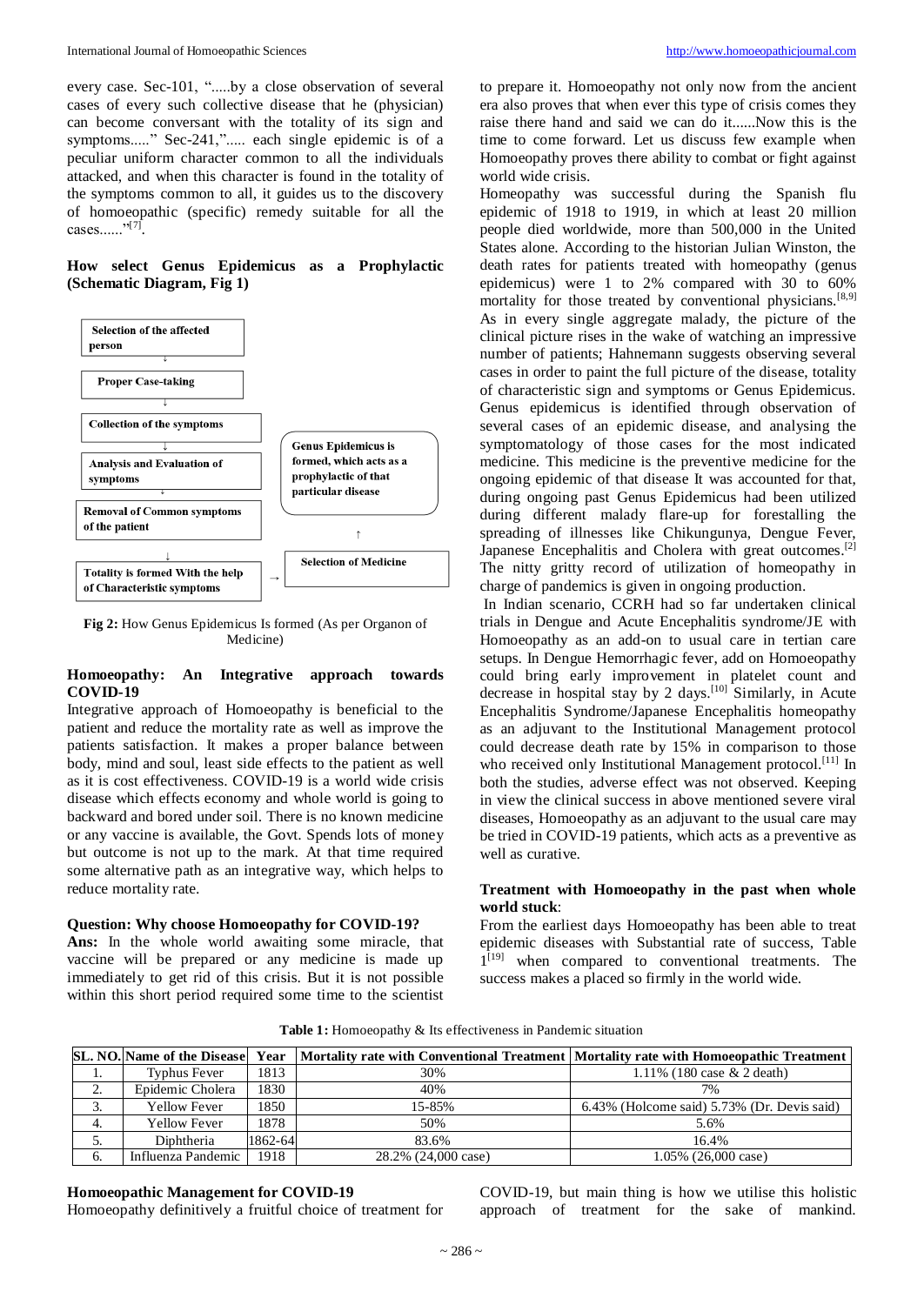Homoeopathy makes huge difference and makes a miraculous result by its integrative approach towards it. For the COVID-19 treatment prevention is the prime theme. Before giving medicine required general management of the patient as well as healthy person because we know "Prevention is better than cures". If any person do not maintain hygiene than no medicine will be acts. So first and fore most duty each an every person to "stay healthy, live healthy, makes your health healthy".

**General Management:** As the world struggles to respond to the COVID-19 pandemic, WHO recommendations for the general public to reduce exposure to and transmission of a range of illnesses are as follows, which include hand and respiratory hygiene, and safe food practices.

- 1. Frequently clean hands by using alcohol-based hand rub or soap and water.
- 2. When coughing and sneezing cover mouth and nose with flexed elbow or tissue throw tissue away immediately and wash hands.
- 3. Avoid close contact with anyone who has fever and cough. Promote social distancing.
- 4. If you have fever, cough and difficulty breathing seek medical care early and share previous travel history with your health care provider.
- 5. When visiting live markets in areas currently experiencing cases of novel corona virus, avoid direct unprotected contact with live animals and surfaces in contact with animals.
- 6. The consumption of raw or undercooked animal products should be avoided. Raw meat, milk or animal organs should be handled with care, to avoid crosscontamination with uncooked foods, as per good food safety practices<sup>[12]</sup>.

**Homoeopathic Management:** For any disease treatment required general management first priority, specially infectious, viral infections. General management and medicinal management is an interconnecting with each other. Medicine destroy the organism and increase immunity to prevent disease. Homoeopathic medicine is may be makes a good result for COVID-19 treatment because of its previous effectiveness in viral affection proves it.

- 1. Homoeopathic prophylactic medicine makes the person healthy and well being is occurred,
- 2. Homoeopathic medicine helps to immunity booster to the healthy as well as effective person.
- 3. Genus epidemicus if it selected on the basis of totality

of symptoms, then it shows its effectiveness and unlock the case.

- 4. Homoeopathy affects both physical and mental sphere so person may become spiritually healthy.
- 5. Close observation by each and every case then it is also helpful to know the different stages of the disease and also formulate the totality as well as to know the patient state of health after giving medicine.

## **Ministry of Ayush (CCRH) approach During Pandemic: Homoeopathy**

In 2020, As to the positive outcomes from the prophylactic homeopathic medicine during pestilence flare-ups of different infections during ongoing past, the Scientific Advisory Board of our Council in meeting held on 28 January 2020 discussed to find out possible genus epidemicus for recent outbreak of corona virus in China. The sign and symptoms of the patients were referred from the recent publication from the clinical history of patient of Wuhan china the Lancet titled " Clinical features of patients infected with 2019 novel corona virus in Wuhan, China" Therefore, the Health advisory given by Ministry of AYUSH against corona virus infection included Homoeopathic medicine Arsenicum album 30 as a possible preventive for flu like illness such as corona virus infection. Scientific Advisory Board considered that the same medicine has been advised for prevention of Influenza Like Illness. Arsenic album as one of the constituents in a formulation has been shown to affect HT29 cells and human macrophages. Also, it showed low NF-kB hyperactivity, low TNF  $\alpha$  release in macrophages. More over Arsenic album is a common prescription in the cases of respiratory infections in day to day practice.[2]

In 2009, during swine flu affection, CCRH has suggested Homoeopathic medicine Arsenicum album could be taken as prophylactic medicine against flu like illness. It is recommended one dose of Arsenicum album 30 daily on an empty stomach for 3 days. The dose should be repeated after one month by following same sehedule in case flu like conditions prevail in the area.<sup>[13]</sup>

## **Effectiveness of Homoeopathy in viral infection: Review study**

Effectiveness of Homoeopathy in different viral infection is not an unknown one, it plays a vital role and shows it effects. Many events and clinical, observational study proves that it is helpful for the well being of the nations. Thus few proven study discuss in Table 2

| Table 2: Effectiveness of Homoeopathy in Viral Infection different survey & clinical study |  |  |  |
|--------------------------------------------------------------------------------------------|--|--|--|
|--------------------------------------------------------------------------------------------|--|--|--|

| <b>SL</b><br>NO. | Author's<br><b>Name</b>             | <b>Title of Journal</b>                                                                                                                                                                        | Year Study Type               | <b>Summary/ End Result</b>                                                                                                                                                                                                                                                                                                                                  |
|------------------|-------------------------------------|------------------------------------------------------------------------------------------------------------------------------------------------------------------------------------------------|-------------------------------|-------------------------------------------------------------------------------------------------------------------------------------------------------------------------------------------------------------------------------------------------------------------------------------------------------------------------------------------------------------|
|                  | P.S<br>al                           | Effect of individualized<br>homoeopathic treatment in<br>1. Chakraborty et influenza like illness: A multicenter, 2013 Clinical study<br>single blind, randomized, placebo<br>controlled study |                               | Total number of screened sample 739, objective is to know the<br>effect of Homoeopathic medicine and compare the<br>complication who receive medicine and who take only placebo.<br>Medicine: The most commonly indicated medicines were<br>Arsenic album ( $n = 75$ ), followed by Bryonia ( $n = 33$ ) and Rhus<br>toxicodendron (n = 32) <sup>[14]</sup> |
|                  | Stephan<br>Vincent<br>PharmD, et al | Management of Influenza-Like<br>Illness by Homeopathic and<br>Allopathic General Practitioners in $ 2013 $<br>France During the 2009-2010<br>Influenza Season                                  | <b>Observational</b><br>Study | Total number of sample 461, objective This study was done to<br>determine characteristics and management of patients in France<br>visiting allopathic general practitioners (AGPs) and<br>homeopathic general practitioners (HGPs) for influenza-like<br>illness (ILI). The patient who take Homoeopathy is more<br>satisfied than other patient.           |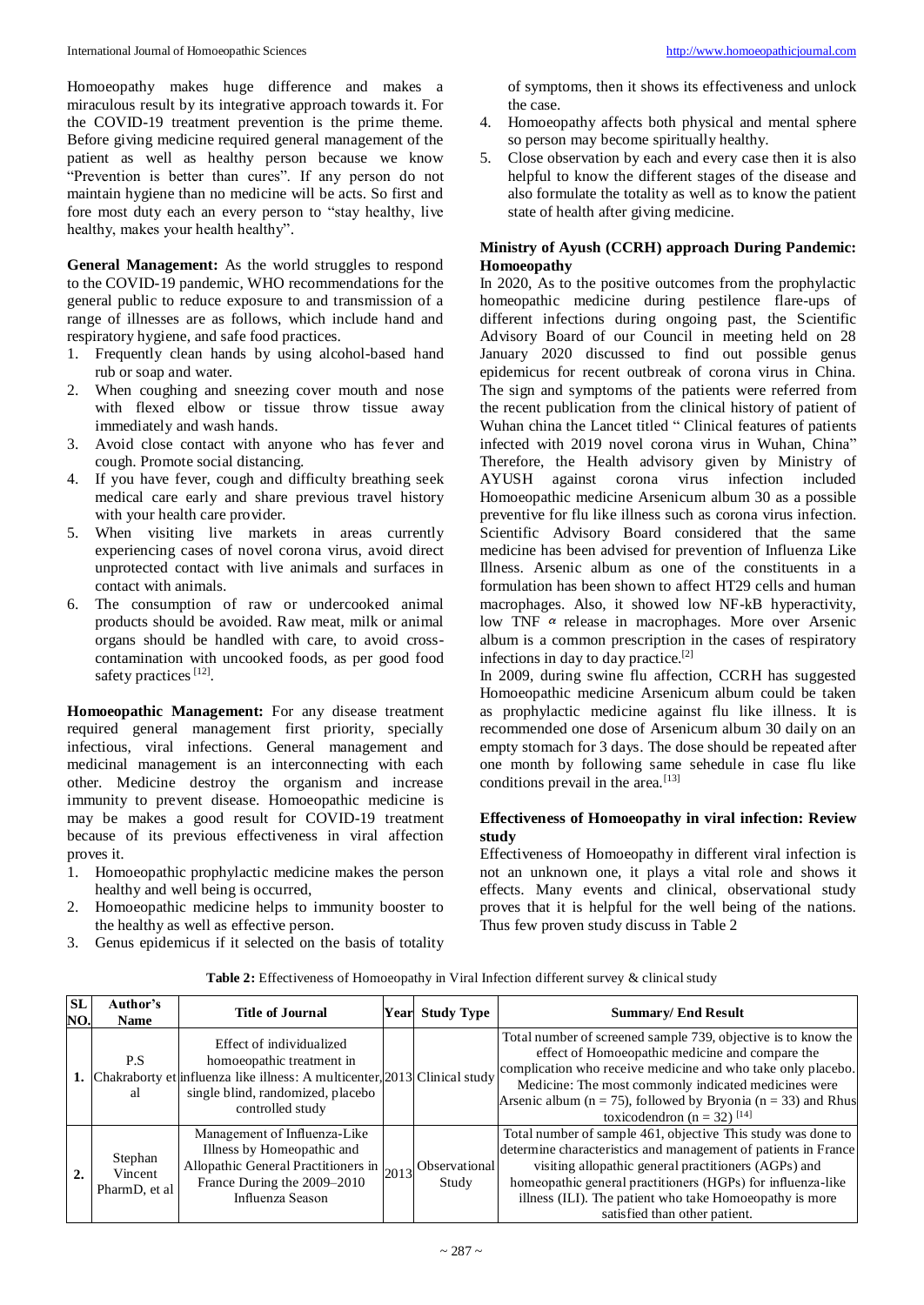|                  |                                       |                                                                                                                                                                                       |                     | Medicine: Belladonna (6.1% versus $33.8\%$ ; $p < 0.0001$ );<br>Eupatorium perfoliatum (5.2% versus 30.5%; $p < 0.0001$ );<br>Gelsemium (7.1% versus 22.5%; $p < 0.0001$ ) [15]                                                                                                                                                                                                                                                        |
|------------------|---------------------------------------|---------------------------------------------------------------------------------------------------------------------------------------------------------------------------------------|---------------------|----------------------------------------------------------------------------------------------------------------------------------------------------------------------------------------------------------------------------------------------------------------------------------------------------------------------------------------------------------------------------------------------------------------------------------------|
| 3.               | Robert<br>T.Mathie et al              | Homoeopathic treatment of patients<br>with Influenza like illness during<br>2009 A/H1N1 Influenza pandemic<br>in India                                                                | 2013 Clinical Study | Aims to survey the practice of Homoeopathic practitioners in<br>India in the management of Swine Flu with respect to patient's<br>symptoms at presentation and at follow up(FU)<br>Medicine: The most frequently prescribed Arsenicum album<br>$(n=265; 23.5\%)$ . Arsenicum album was prescribed most<br>frequently overall (n=28; 28.0%) [16]                                                                                        |
| $\overline{4}$ . | Camila<br>Monteiro<br>Siqueira et al. | Homoeopathic Medicines for<br>Prevention of Influenza and Acute<br>Respiratory Infections in Children: 2016 Clinical Study<br>Blind, randomized, placebo<br>controlled clinical trial |                     | Study period 2009-2010, out of 600 children recruited 445<br>completed the study.<br>The results shows and suggested that the use of Homoeopathic<br>medicines minimize the number of fluand acute respiratory<br>infection symptomatic episodes in children, signalizing that the<br>Homoeopathic prophylactic potential should be investigated in<br>further studies $[17]$ .                                                        |
| 5.               | Robert T<br>Mathie et al.             | Homoeopathic Oscillococinum for<br>Preventing and Treating Influenza 2015 Clinical Study<br>and Influenza-like illness                                                                |                     | To determine wheather Homoeopathic Oscillococinnum is<br>more effective than placebo in preventing Influenza or<br>Influenza like illness in adults or children. Six studies was done<br>where 2 prophylaxis and 4 treatment trials.<br>There is insufficient good evidence to enable robust<br>conclusions to be made about Oscillococcinum in the<br>prevention or treatment of Influenza or Influenza like illness. <sup>[18]</sup> |

## **Homoeopathy In the Pandemics Influenza A H1N1 (1918)**

Pandemics continue to cause high mortality in the 20<sup>th</sup> century: the Spanish flu claimed 20-40 million victims, the Asiatic flu H2N2 (1957) claimed 1 million and the Hong Kong flu H3N2 (1968) claimed 700 thousand.

During the time of pandemic Influenza (1918) at that time also lots of death occurs, but when it treated with Homoeopathy mortality rate will became diminished, mortality rate from different source and from different place are discuss Table 3<sup>[9]</sup>.

**Table 3:** Cases of Human Influenza Treated with Homoeopathy in 1918

| Source                              | <b>Place</b>         | <b>Total</b><br>number of<br><b>Patient</b> | Mortality<br>Rate |
|-------------------------------------|----------------------|---------------------------------------------|-------------------|
| 1. Pearson, W.A.                    | Philadelphia         | 26,795                                      | 1.05%             |
| 2.30 doctors from<br>several cities | Connecticut          | 6,602                                       | 1%                |
| 3. Wieland, F                       | Chicago              | 8,000                                       | 0.01%             |
| 4. Sappington, E.F.                 | District of Columbia | 50,000                                      | 0.01%             |
| 5.McCann, T.A                       | Dayton, Ohio         | 1,000                                       | $0\%$             |

## **COVID-19 effects Psychological & Emotional Sphere**

COVID-19 effects human life in very badly. It create lots of problem in physically as well as mentally. Psychological symptoms are-

- 1. Virus related worries and insecurity
- 2. Felling of being overwhelmed by events
- 3. Negative thinking
- 4. Feeling of insecurity,
- 
- 5. Depression, sadness<br>6. Inability to concentrate Inability to concentrate
- 7. Financial ruin & thinks of job

All the condition effects to the mental sphere to physical sphere. In such condition the aggressiveness, thinks of suicide is hits everyone mind. We must overcome it with proper counselling, by mental strength & will power.

In Homoeopathy we thinks much regarding mental symptoms. There are lots of medicine have tackle these situation quietly. We must thinks in proper way, because bodily disease is formed due to internal derangement. So, when person is mentally happy, his/her physical disease is reduce gradually.

# **Ultimate Result**

Homoeopathic medicine shows its effectiveness in different times. From the above discussion as well as showing of different data helps to know its effectiveness to the whole world. There are so many example which was not discuss in that article, but from that discussion atleast we know that Homoeopathic medicine acts on viral infection and not only acted but also reduce the mortality rate. But it is true that more future study is necessary as a clinical or randomized to the large population by which we strength our therapy and makes a conclusive evidence. This study proves Homoeopathy assumes a significant role for that kind of viral infection and fight against it.

**What whole Homoeopathic Fraternity wants:** Homeopathy is the longest settled Complementary and Alternative Medicine. Homeopathy is totally safe and harmless, it acts in all ages and genders. In the event of COVID-19, there is no explanation behind not endeavoring Homeopathy. Research in Allopathy is going on yet the outcome isn't sufficient. There is no immunization or against viral medication is set up for COVID-19. Indeed, even Allopathy additionally do symptomatic treatment for COVID-19. We are not saying that we have treatment for COVID-19. If the Homeopathic medicine is given alongside Allopathy it is a lot of supportive, it won't any destructive impacts. So, use this dynamic medicine for the sake of human being.

# **Conclusion**

Homoeopathy is the dynamic method of treatment. Since from the past it is effective in various kind of pandemic, epidemic, infectious disease. At this time when whole world is going to die without proper medication, wants a miracle from whole medical world. The vaccine as well as medicine is not found, only gives symptomatic medicine. Now we should think as well as Govt. Should emphasize on